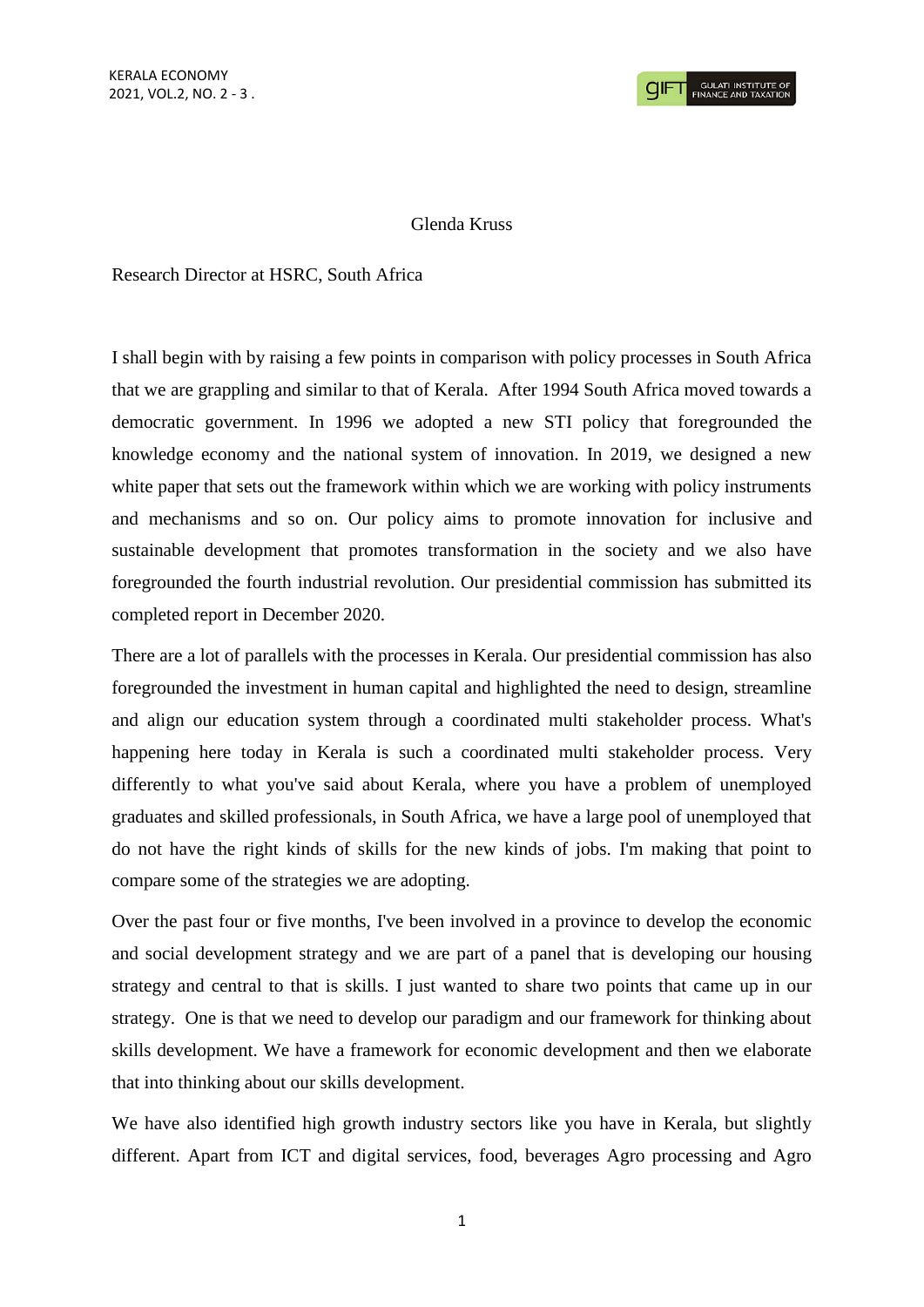KERALA ECONOMY

businesses, we have also highlighted sectors such as cultural and creative services and the cannabis industry. But then what I thought could be quite useful to insert into the discussion here is what is the groupings of the types of skills that we need to grow.

There's a big list of the types of skills that need to be developed in Kerala. In our strategy, we have grouped these into four. One, the technology skills related to physical, digital and biological dimensions. So we need to develop advanced digital skills to design, develop and support our technologies that are underpinning new ways of doing things. But what is equally important is the society dimension and the digital society. In that regard, we need to make sure that we are developing the right skills so that people can thrive in the workplace, of the future. But equally in the business skills, the business dimension is critical. So, we see the omnipresence of digitalization the need for digital trust and the need for new models.

So, we need to develop new skills to take advantage of new ways of managing and doing business, and that's equally important. And then finally, at the governance level, we need new kinds of policy, new regulation and we need to be ready to respond to the new opportunities and demands of globalization as being stressed here today. Hence, we need to develop skill development programs. We have to include governance skills to can take into account rapidly changing technology in an increasingly global world.

The second point I wanted to make is about the nature of teaching and learning. The example that I wanted to quickly talk about is a proposal for our skills development that enabled apprenticeships in South Africa. I know that the Kerala strategy talks a lot about technical and vocational education and financial commitment to apprenticeships. In South Africa, we typically have our apprenticeships focusing on theoretical knowledge on practical skills and on workplace experience. The way that we do is very different because of technology and innovation and because of the innovations that we need in business models and processes. So, for example, we have open courses that use blended learning accessed from Global universities.

We can use digital portfolios for data informed decision making. Blockchain gives us new tools for accreditation. We've got new tools for digital identification and authentication and so on. These technologies could support multiple learning and pathways. I just want to point that besides those three aspects traditionally of theoretical knowledge, practical skills and workplace experience, we actually need new kinds of skills to be developed. To enable apprenticeships life skills become much more important, and we need to extend that training